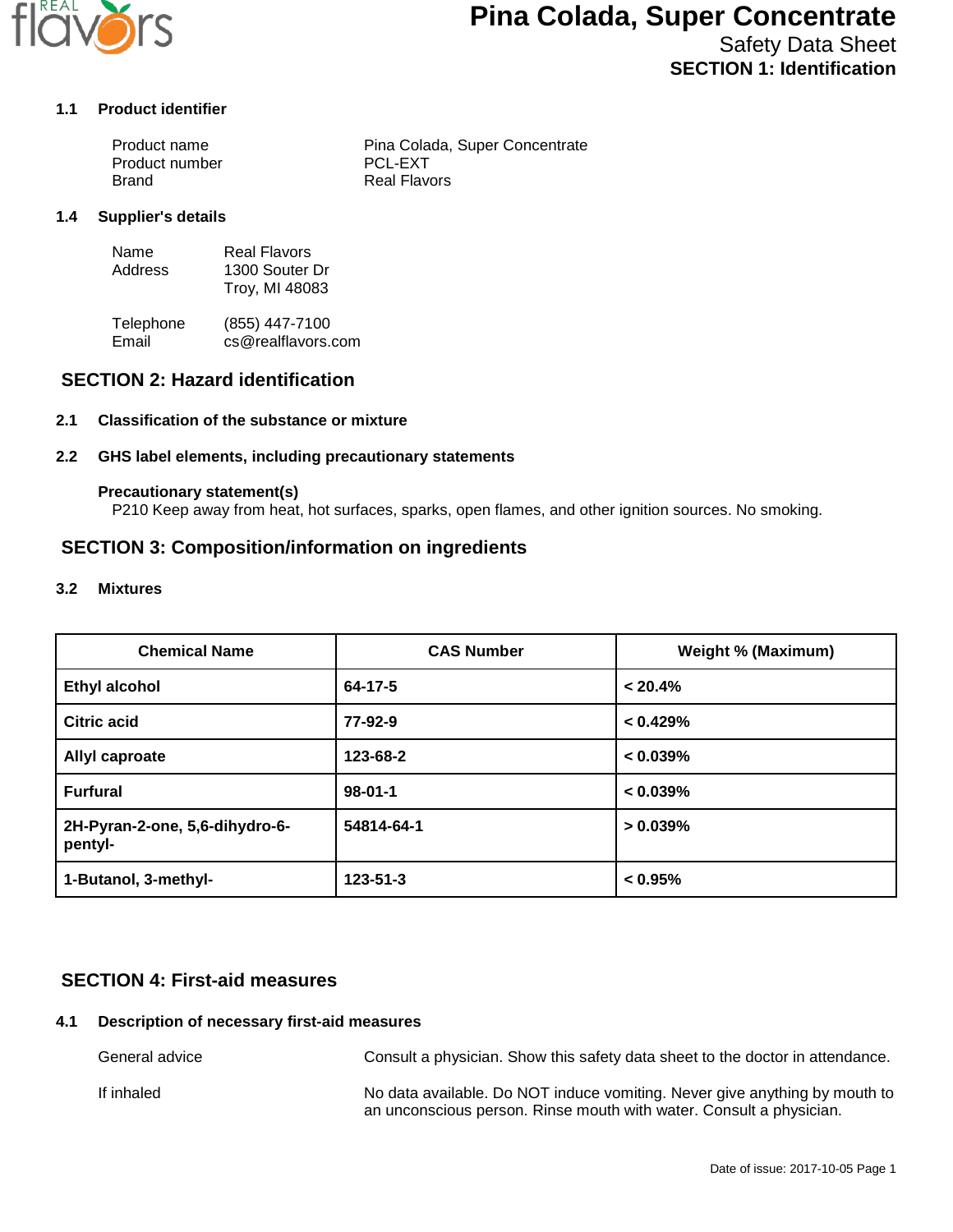

# **Pina Colada, Super Concentrate**

Safety Data Sheet

In case of skin contact Wash off with soap and plenty of water. Get medical

attention if symptoms occur.

In case of eye contact Rinse thoroughly with plenty of water for at least 15 minutes. Get medical attention if symptoms occur.

## **SECTION 5: Fire-fighting measures**

- **5.1 Suitable extinguishing media** Use extinguishing media appropriate for surrounding fire.
- **5.2 Specific hazards arising from the chemical** No data available.
- **5.3 Special protective actions for fire-fighters** Wear self-contained breathing apparatus for firefighting if necessary.

## **SECTION 6: Accidental release measures**

- **6.1 Personal precautions, protective equipment and emergency procedures** Use personal protective equipment. Avoid breathing vapours, mist or gas. Ensure adequate ventilation. Evacuate personnel to safe areas. For personal protection see section 8.
- **6.2 Environmental precautions** Prevent further leakage or spillage if safe to do so. Do not let product enter drains.
- **6.3 Methods and materials for containment and cleaning up**

Sweep up and shovel. Do not flush with water. Keep in suitable, closed containers for disposal. Contain spillage, soak up with non-combustible absorbent material, (e.g. sand, earth, diatomaceous earth, vermiculite) and transfer to a container for disposal according to local / national regulations (see section 13)

## **SECTION 7: Handling and storage**

### **7.1 Precautions for safe handling**

Avoid contact with skin and eyes. Avoid inhalation of vapour or mist. Use explosion-proof equipment. Keep away from sources of ignition - No smoking.Take measures to prevent the build up of electrostatic charge. For precautions see section 2.2.

### **7.2 Conditions for safe storage, including any incompatibilities**

Keep container tightly closed in a dry and well-ventilated place. Containers which are opened must be carefully resealed and kept upright to prevent leakage.

## **SECTION 8: Exposure controls/personal protection**

## **8.3 Individual protection measures, such as personal protective equipment (PPE)**

### **Body protection**

Skin Protection: None required with normal household use. Industrial Setting: Protective gloves (for hands) and protective clothing are required where repeated or prolonged skin contact may occur.

### **Respiratory protection**

No data available.

### **Environmental exposure controls**

Do not let product enter drains.

## **SECTION 9: Physical and chemical properties**

**Information on basic physical and chemical properties**